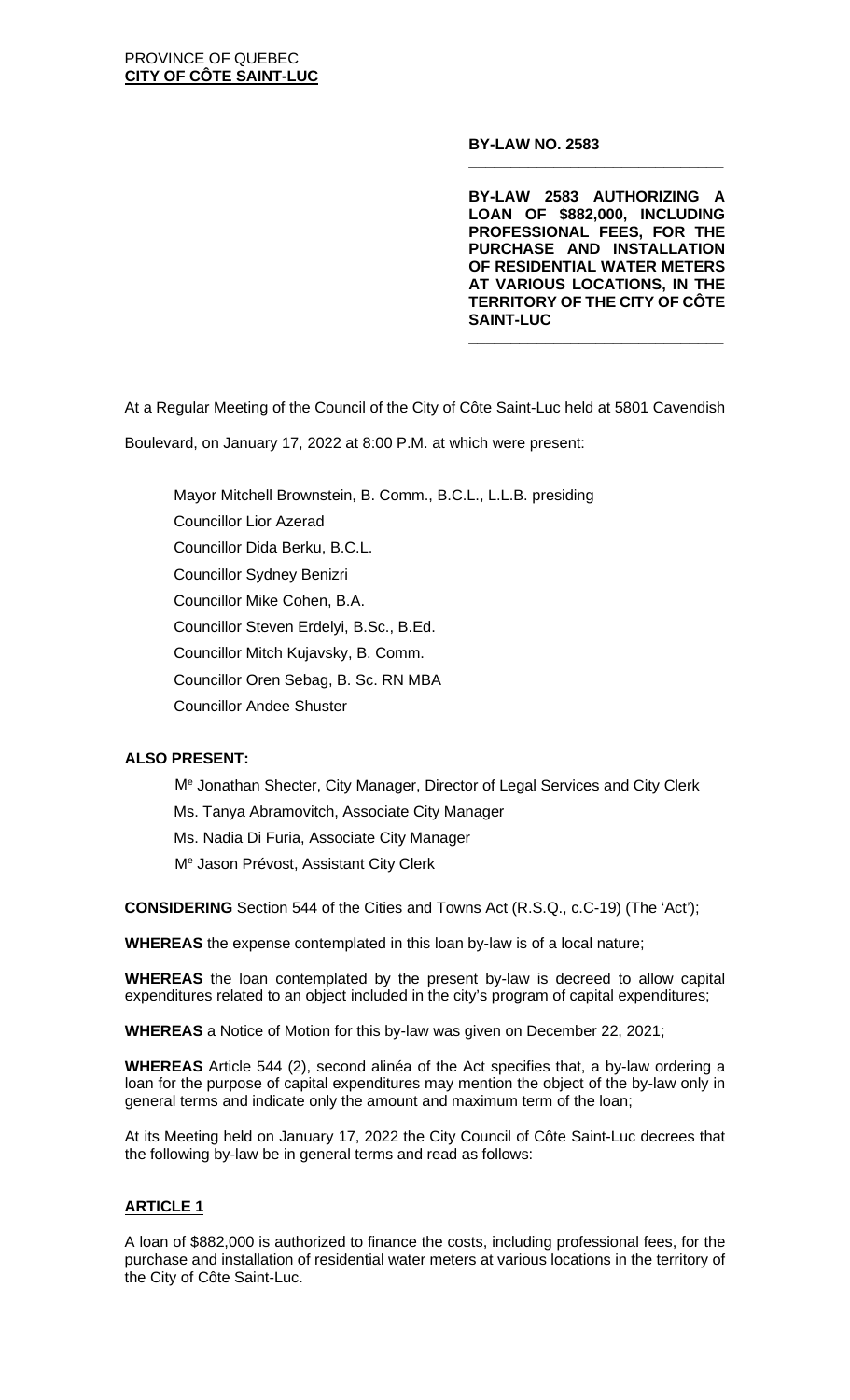## **ARTICLE 2**

Council is authorized to spend an amount of \$882,000 for the purpose of the present loan by-law.

## **ARTICLE 3**

The total term of this borrowing and its refinancing shall be ten (10) years.

## **ARTICLE 4**

To provide for the payment of the expenses incurred for interest and for the repayment in capital of the yearly instalments of the loan authorized by the present by-law, is hereby imposed and will be levied, each year, for the term of the borrowing, on all the taxable immovables situated in the territory of the City of Côte Saint-Luc, a special tax at a rate sufficient to ensure the full reimbursement of the total borrowing, distributed according to the property values of these immovables as inscribed on the property assessment roll in force each year. This tax will be levied in the manner and on the dates determined for the levying of the general real estate tax.

## **ARTICLE 5**

If the amount of an appropriation authorized by this by-law is greater than the actual amount spent with respect to this appropriation, the Council is authorized to use the balance available to pay any other expense authorized by this present by-law for which the appropriation is insufficient.

## **ARTICLE 6**

The Council appropriates to reduce the amount of the borrowing authorized by the present by-law, any contribution or grant, which it may receive and which is intended for the payment of all or part of the expenses authorized by the present by-law.

The Council shall equally appropriate to reduce the amount of the borrowing, any grant payable over several years. The term of repayment of the loan that corresponds to the amount of the grant shall automatically be adjusted to the term allotted to the disbursement of the grant.

## **ARTICLE 7**

The present By-Law comes into force in accordance with the law.

(s) Mitchell Brownstein

\_\_\_\_\_\_\_\_\_\_\_\_\_\_\_\_\_\_\_\_\_\_\_\_ MITCHELL BROWNSTEIN MAYOR

(s) Jason Prévost

\_\_\_\_\_\_\_\_\_\_\_\_\_\_\_\_\_\_\_\_\_\_\_\_ JASON PRÉVOST ASSISTANT CITY CLERK

**CERTIFIED TRUE COPY**

**\_\_\_\_\_\_\_\_\_\_\_\_\_\_\_\_\_\_\_\_ JASON PRÉVOST ASSISTANT CITY CLERK**